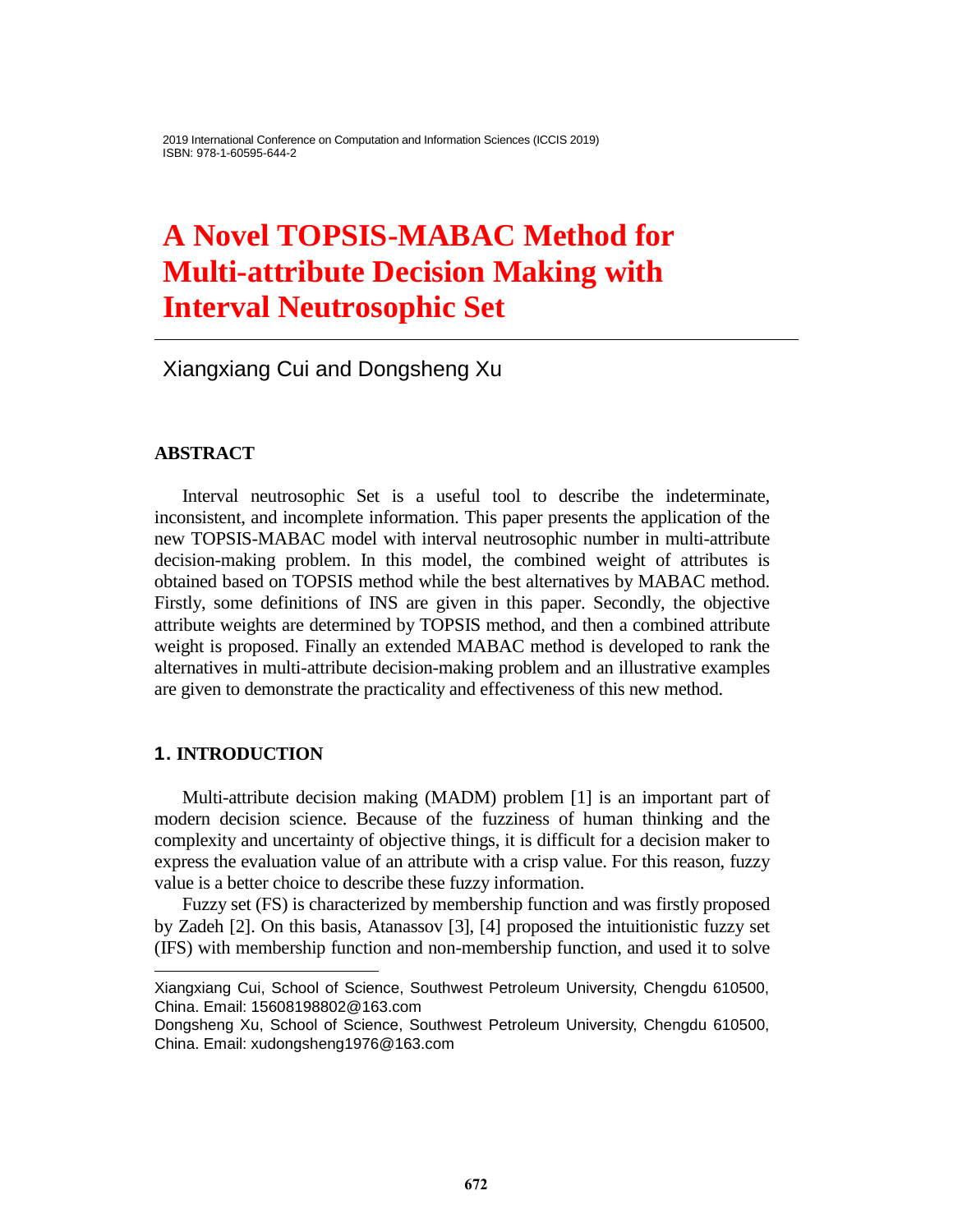some decision problems. Then some aggregation operators based on these were proposed by Xu [5-6] and some methods for MADM with IFS were proposed in [7-8]. Furthermore, Atanassov and Gargov [4,9] extended the membership function and non-membership function to interval numbers and proposed interval-value intuitionistic fuzzy set (IVIFS). But IFS and IVIFS can only deal with incomplete information, but not uncertain and inconsistent information.

Therefore, Smarandache [10], [11] firstly proposed Neutrosophic Set (NS), however NS was mainly put forward from a philosophical viewpoint. So Wang et al. [12] proposed Single-valued Neutrosophic Set (SVNS) with the corresponding properties and operation rules. Similar to IVIFS, Wang et al. [13] proposed Interval Neutrosophic Set (INS) and gave the set-theoretic operators of INS.

In this paper, we propose the TOPSIS-MABAC method, which is a combined method under interval neutrosophic environment for solving MADM problem. The specific arrangements of this article are structured as follows. In section 2, we briefly introduce some concepts and definitions of INS. In Section 3, we propose TOPSIS method to determine the objective attribute weights and the combined weights, and then use MABAC method to obtain the best alternative. In Section 4, we give an example to illustrate the application of proposed method. In Section 5, we make a conclusion.

#### **2. PRELIMINARIES OF NEUTROSOPHIC**

#### **2.1 Neutrosophic Set**

Definition 1: Let *X* be a space of points (objects), with a generic element in *X* denoted by  $\bar{x}$ . A neutrosophic set  $\bar{A}$  in  $\bar{X}$  is characterized by a truth-membership function  $T_A(x)$ , an indeterminacy-membership function  $I_A(x)$ , and a falsity-membership function  $F_A(x)$ , where  $T_A(x)$ ,  $I_A(x)$  and  $F_A(x)$  are real standard or nonstandard subsets of  $\left]0^-, 1^+ \right[$ , that is  $T_A(x): X \to \left]^{-0,1^+ \right[}$ ,  $I_A(x): X \to \left]^{-0,1^{+}} \right[ \text{ and } F_A(x): X \to \left]^{-0,1^{+}} \right[$ .

There is no restriction on the sum of  $T_A(x)$ ,  $I_A(x)$ , and  $F_A(x)$ , so There is no restriction on the sum of  $0 \le \sup T_A(x) + \sup I_A(x) + \sup F_A(x) \le 3^+$ .

#### **2.2 Interval Neutrosophic Set**

Definition 2: Let  $X$  be a space of points (objects), with a generic element in  $X$ denoted by  $X$ . An Interval neutrosophic set  $A$  in  $X$  is characterized by a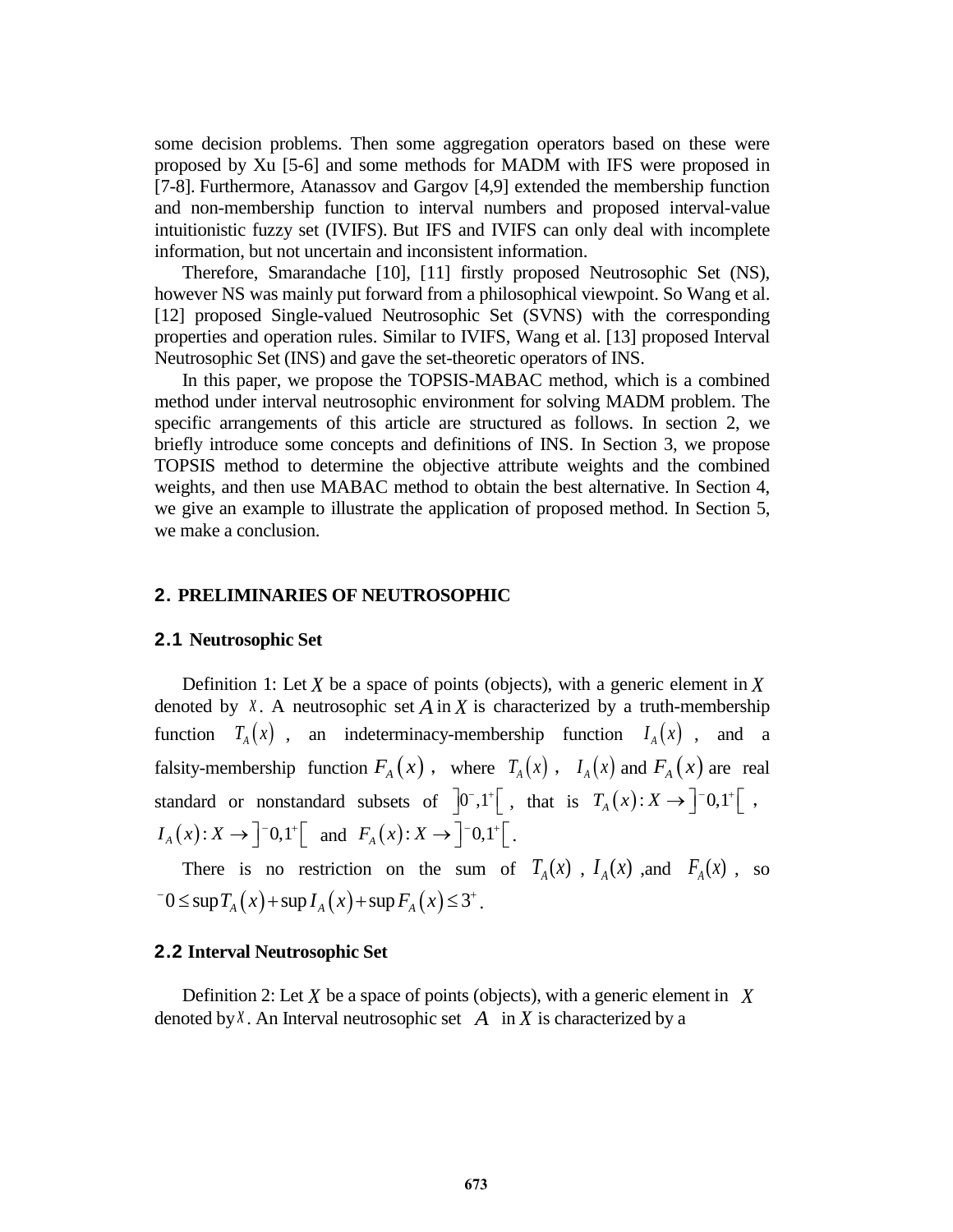truth-membership function  $T_A(x)$ , an indeterminacy-membership function  $I_A(x)$ and a falsity-membership function  $F_A(x)$ , then  $A$  can be denoted by  $A = \{ \langle x, T_A(x), I_A(x), F_A(x) \rangle | x \in X \},$ 

$$
A = \left\{ \left\langle x, T_A(x), I_A(x), F_A(x) \right\rangle \middle| x \in X \right\}
$$
  
Where  $T_A(x) = \left[ T_A^L(x), T_A^U(x) \right], I_A(x) = \left[ I_A^L(x), I_A^U(x) \right],$   
 $F_A(x) = \left[ F_A^L(x), F_A^U(x) \right] \subseteq [0,1]$  for every  $X$  in  $X$ , and  
 $0 \le \sup T_A(x) + \sup I_A(x) + \sup F_A(x) \le 3$ .

 $\sup T_A(x) + \sup I_A(x) + \sup F_A(x) \le 3.$ <br>For convenience, we refer to  $A = \langle T_A, I_A, F_A \rangle = \langle [T_A^L, T_A^U], [I_A^L, I_A^U], [F_A^L, F_A^U] \rangle$ as INN.

Definition 3: The complement of  $A$  is denoted by  $A<sup>c</sup>$  and is defined as

$$
A^{c} = \left\langle \left[ F_{A}^{L}, F_{A}^{U} \right], \left[ 1 - I_{A}^{U}, 1 - I_{A}^{L} \right], \left[ T_{A}^{L}, T_{A}^{U} \right] \right\rangle
$$

Definition 4: Let  $\overline{A}$  and  $\overline{B}$  be two INNs, then the normalized Euclidean distance between  $\overrightarrow{A}$  and  $\overrightarrow{B}$  is

distance between *A* and *B* is  

$$
d(A,B) = \sqrt{\frac{1}{6} \left( (T_A^L - T_B^L)^2 + (T_A^U - T_B^U)^2 + (I_A^L - I_B^L)^2 + (I_A^U - I_B^U)^2 + (F_A^L - F_B^L)^2 + (F_A^U - F_B^U)^2 \right)}
$$
(1)

Definition 5: Let  $\overline{A}$  be an INN, a score function  $\overline{S}$  of  $\overline{A}$  is:  $(A)$ 4 *A* be an INN, a score function *S* of<br>  $S(A) = \frac{4 + T_A^L - I_A^L - F_A^L + T_A^U - I_A^U - F_A^U}{6}$ 

Definition 6: Let *A* be an INN, an accuracy function *H* of *A* is:  

$$
H(A) = \frac{\left(T_A^L + T_A^U\right) - \left(F_A^L + F_A^U\right)}{2}
$$

Definition 7: Let A and B be two INNs,  $S(A)$  and  $S(B)$  be the score functions,  $H(A)$  and  $H(B)$  be the accuracy functions, then if  $S(A) < S(B)$ , then  $A < B$ ; if  $S(A) = S(B)$ , then

(1) if  $H(A) = H(B)$ , then  $A = B$ ; (2) if  $H(A) < H(B)$ , then  $A < B$ .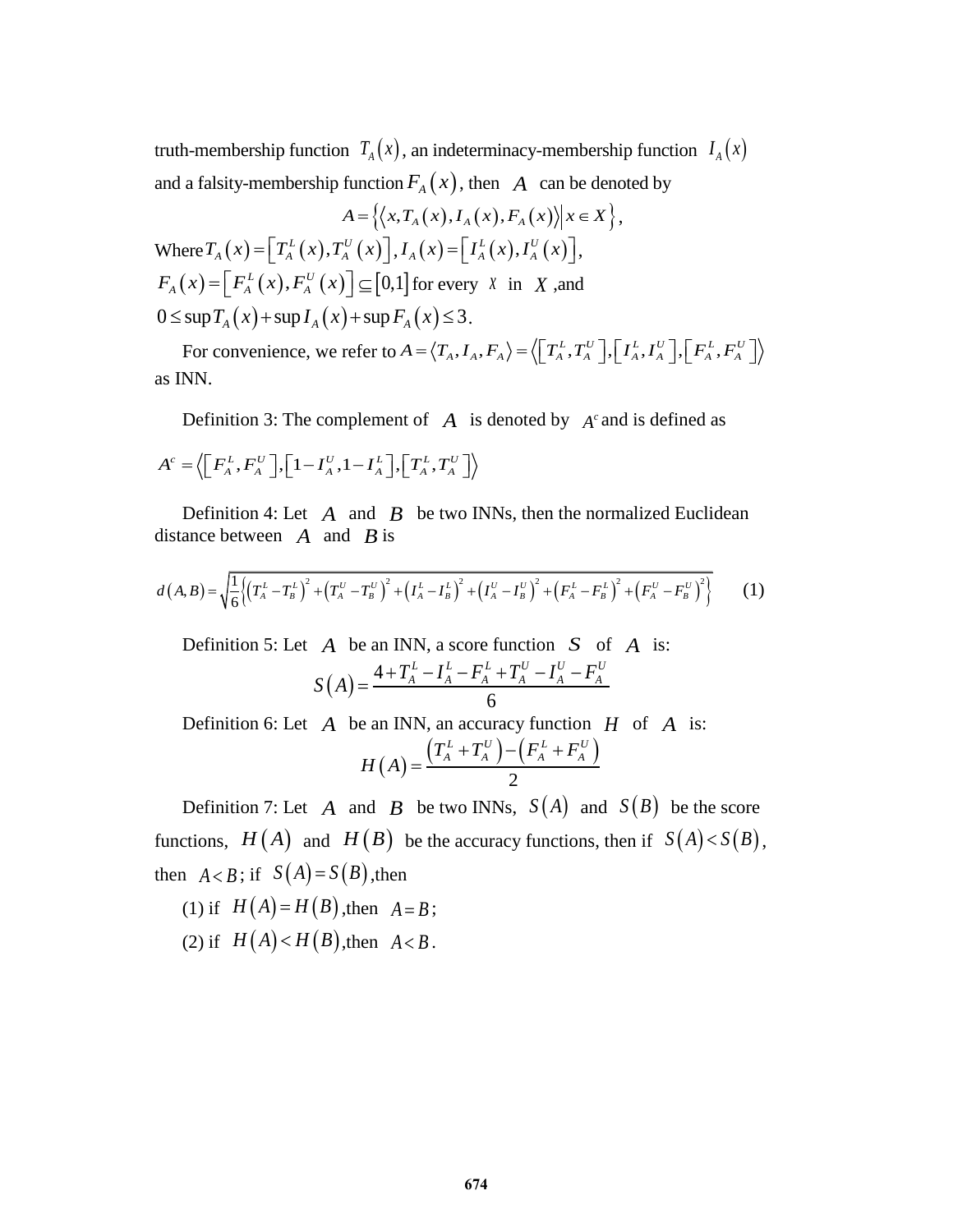# **3. TOPSIS-MABAC METHOD FOR INTERVAL NEUTROSOPHIC MADM PROBLEM**

Let  $A = \{A_1, A_2, \dots, A_m\}$  be a set of alternatives,  $C = \{C_1, C_2, \dots, C_n\}$  be a series of attributes, and  $w = \{w_1, w_2, \dots, w_n\}$  be the subjective weight of the attribute,  $w_j$ *n*

is the weight of the *j*-th attribute where  $w_j \in [0,1]$  and 1 1 *j j w*  $\sum_{j=1} w_j = 1$ . The interval

neutr-

neutr-<br>osophic number  $a_{ij} = \left\langle \left[ T_{ij}^L, T_{ij}^U \right], \left[ I_{ij}^L, I_{ij}^U \right], \left[ F_{ij}^L, F_{ij}^U \right] \right\rangle$  is the evaluated value of  $A_i$ under  $C_j$ , then the decision matrix  $A = (a_{ij})_{m \times n}$  is obtained. To get the optimal alter-

Native (s), we propose the TOPSIS-MABAC method with INN.

Step 1: Normalization of the initial decision matrix. That is, normalized the

matrix 
$$
A = (a_{ij})_{m \times n}
$$
 into  
\n
$$
R = (r_{ij})_{m \times n} = ((\Gamma_{ij}^{NL}, T_{ij}^{NU}, \Gamma_{ij}^{NL}, I_{ij}^{NU}, \Gamma_{ij}^{NL}, F_{ij}^{NU}, \Gamma_{ij}^{NU})_{m \times n},
$$
 where  
\n
$$
r_{ij} = \begin{cases} a_{ij}, & C_j \text{ is the benefit -type attribute;} \\ a_{ij}^c, & C_j \text{ is the cost -type attribute.} \end{cases}
$$

Step 2: Calculating the combined weight.

According to the normalized decision matrix, we can define the positive ideal so-

lution (PIS) and negative ideal solution (NIS) as following:

$$
\begin{cases}\nPIS = R^+ = (R_1^+, R_2^+, \cdots, R_n^+) \\
NIS = R^- = (R_1^-, R_2^-, \cdots, R_n^-)\n\end{cases} \tag{2}
$$

Where  $\left( \left| \max_i T_{ij}^{nc}, \max_i T_{ij}^{nc}, \right|, \left| \min_i T_{ij}^{nc}, \min_i T_{ij}^{nc}, \right|, \left| \min_i F_{ij}^{nc}, \min_i F_{ij}^{nc}, \right| \right)$  $\left( \mid \min_i T_{ij}^{nc}, \min_i T_{ij}^{nc}, \mid, \mid \max_i I_{ij}^{nc}, \max_i I_{ij}^{nc}, \mid, \mid \max_i F_{ij}^{nc}, \max_i F_{ij}^{nc}, \mid \right)$  $\left(NIS = R^- = (R_1^-, R_2^-, \dots, R_n^-)\right)$ <br>  $\max_i T_{ij}^{NL}$ ,  $\max_i T_{ij}^{NU}$ ,  $\left]$ ,  $\left[\min_i I_{ij}^{NL}$ ,  $\min_i I_{ij}^{NU}$ ,  $\right]$ ,  $\left[\min_i F_{ij}^{NL}$ ,  $\min_i F_{ij}^{NU}$ ,  $\right]$  $\max_i T_{ij}^{NL}, \max_i T_{ij}^{NU}, \Big], \Big[\min_i I_{ij}^{NL}, \min_i I_{ij}^{NU}, \Big], \Big[\min_i F_{ij}^{NL}, \min_i F_{ij}^{NU}, \Big] \nonumber \ \min_i T_{ij}^{NL}, \min_i T_{ij}^{NU}, \Big], \Big[\max_i I_{ij}^{NL}, \max_i I_{ij}^{NU}, \Big], \Big[\max_i F_{ij}^{NL}, \max_i F_{ij}^{NU}, \Big]$  $\mathcal{L}^{NL}_{i}, \max T^{NU}_{ii}, \overline{]}$ ,  $\left[\min I^{NL}_{ii}, \min I^{NU}_{ii}, \overline{]} \right]$ ,  $\left[\min F^{NL}_{ii}, \min F^{NU}_{ii}\right]$  $J_j^+ = \left(\left[\max_i T_{ij}^{NL}, \max_i T_{ij}^{NU}, \right], \left[\min_i I_{ij}^{NL}, \min_i I_{ij}^{NU}, \right], \left[\min_i F_{ij}^{NL}, \min_i F_{ij}^{NL}\right]$  $\sum_{ij} \min_i \sum_{ij} \sum_{j} \left[ \min_i I_{ij} \right]$ ,  $\min_i I_{ij}$ ,  $\min_i I_{ij}$ ,  $\prod_{i} \min_i I_{ij}$ ,  $\min_i I_{ij}^{NL}$ ,  $\min_i T_i^{NU}$ ,  $\left]$ ,  $\left[ \max_i I_{ii}^{NL}, \max_i I_{ii}^{NU} \right]$ ,  $\left[ \max_i F_{ii}^{NL}, \max_i F_{ii}^{NL} \right]$  $J_{ij}^{-} = \left( \left[ \min_i T_{ij}^{NL}, \min_i T_{ij}^{NU}, \right], \left[ \max_i I_{ij}^{NL}, \max_i I_{ij}^{NU}, \right], \left[ \max_i F_{ij}^{NL}, \max_i F_{ij}^{NL} \right] \right)$  $\left[NIS = R^- = (R_1^-, R_2^-, \dots, R_n^-)\right]$ <br> $R_j^+ = \left(\left[\max_i T_{ij}^{NL}, \max_i T_{ij}^{NU}, \right], \left[\min_i I_{ij}^{NL}, \min_i I_{ij}^{NU}, \right], \left[\min_i F_{ij}^{NL}, \min_i F_{ij}^{NL}\right]\right)$  $R_j^+ = \left( \left[ \max_i T_{ij}^{NL}, \max_i T_{ij}^{NU}, \right], \left[ \min_i I_{ij}^{NL}, \min_i I_{ij}^{NU}, \right], \left[ \min_i F_{ij}^{NL}, \min_i F_{ij}^{NL} \right], \right.$ <br>  $R_j^- = \left( \left[ \min_i T_{ij}^{NL}, \min_i T_{ij}^{NU}, \right], \left[ \max_i I_{ij}^{NL}, \max_i I_{ij}^{NU}, \right], \left[ \max_i F_{ij}^{NL}, \max_i F_{ij}^{NL} \right], \left[ \min_i F_{ij}^{NL}, \min_i F_{ij}^{NL} \right], \left[ \min_i F_{ij}^{NL}, \min_i$  $^{+}$  $\begin{cases}\nNIS = R^- = (R_1^-, R_2^-, \dots, R_n^-)\n\end{cases}$   $\begin{cases}\nR_j^+ = \left(\left[\max_i T_{ij}^{NL}, \max_i T_{ij}^{NU}, \right], \left[\min_i I_{ij}^{NL}, \min_i I_{ij}^{NU}, \right], \left[\min_i F_{ij}^{NL}, \min_i F_{ij}^{NU}, \right]\right)\n\end{cases}$   $R_-^-\left(\left[\min_i T_{ij}^{NL}, \min_i T_{ij}^{NU} \right], \left[\max_i I_{ij}^{NL}, \max_i I_{ij}^{NU} \right], \left[\max_i F_{ij}^{NL}, \max_i F_{ij}^{NU} \right]\right)$  $\begin{split} &\begin{cases} R_j^+ =\!\!\left( \!\!\left[ \max_i T_{ij}^{NL}, \max_i T_{ij}^{NU}, \right]\!,\!\! \left[ \min_i I_{ij}^{NL}, \min_i I_{ij}^{NU}, \right]\!,\!\! \left[ \min_i F_{ij}^{NL}, \min_i F_{ij}^{NU}, \right] \!\!\right) \ \end{cases} \ &\begin{aligned} R_j^- =\!\!\left( \!\left[ \min_i T_{ij}^{NL}, \min_i T_{ij}^{NU}, \right]\!,\!\! \left[ \max_i I_{ij}^{NL}, \max_i I_{ij}^{NU}, \right]\!,\!\! \left[ \max_i F_{ij}^{NL}, \max_i F_{ij}^{NU},$  $R_j^+ = \left( \left[ \max_i T_{ij}^{NL}, \max_i T_{ij}^{NU}, \right], \left[ \min_i I_{ij}^{NL}, \min_i I_{ij}^{NU}, \right], \left[ \min_i F_{ij}^{NL}, \min_i F_{ij}^{NU}, \right] \right)$ <br> $R_j^- = \left( \left[ \min_i T_{ij}^{NL}, \min_i T_{ij}^{NU}, \right], \left[ \max_i I_{ij}^{NL}, \max_i I_{ij}^{NU}, \right], \left[ \max_i F_{ij}^{NL}, \max_i F_{ij}^{NU}, \right] \right)$ for  $j = 1, 2, \dots, n$ .

**1**Determination of objective weight vector  $\omega^{\circ} = (\omega_1, \omega_2, \dots, \omega_n)$ .

For the PIS, the closer distance between  $A_i$  and  $R^+$  is, the better  $A_i$  is. So we assume that the weight distance between  $A_i$  and  $R^+$  under  $C_j$  is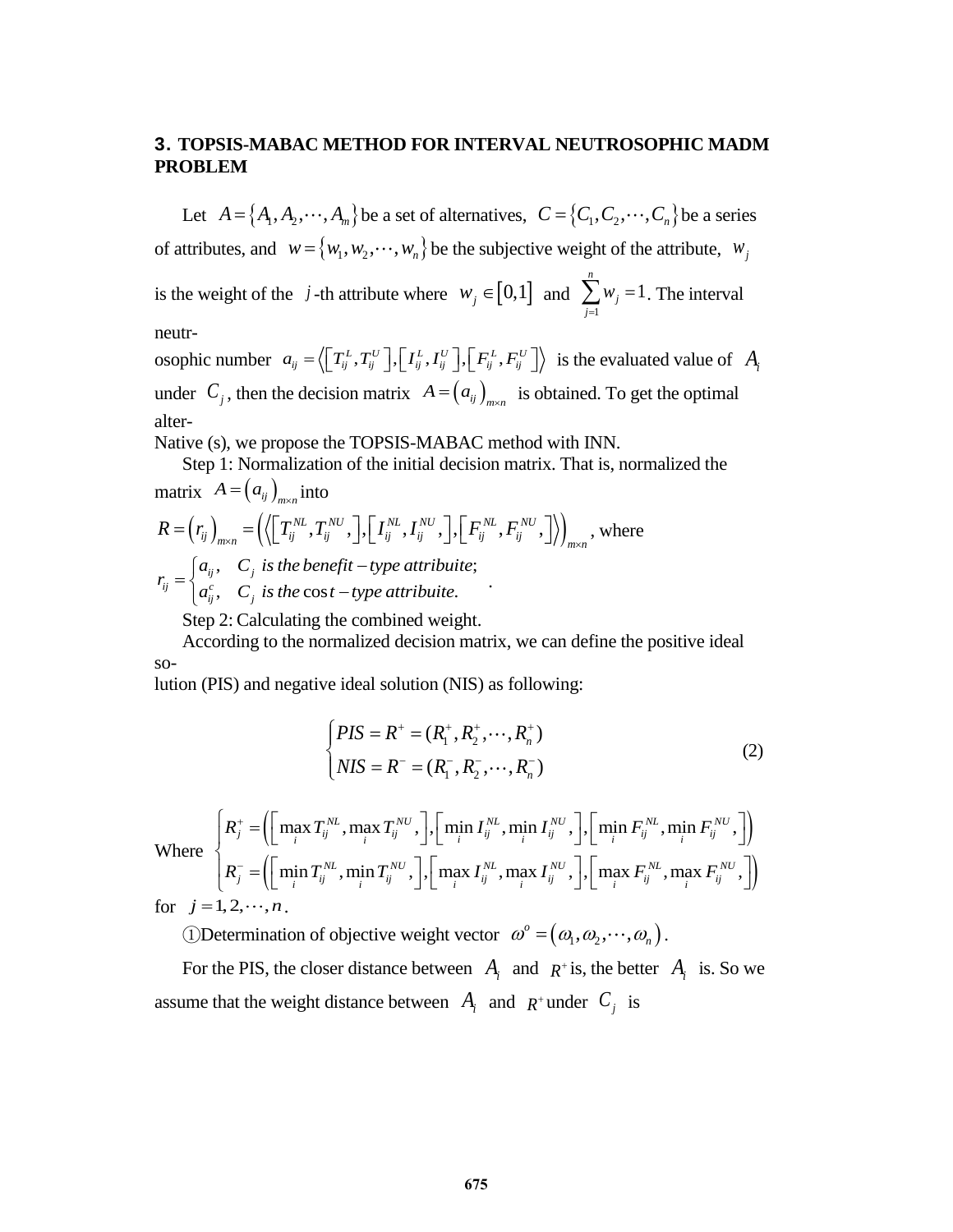1  $(\omega) = \sum_{i=1}^{n} d(r_{ij}, R_{i}^{+})$  $f_i(\omega) = \sum_{j=1} d(r_{ij}, K_j) \omega_j$  $e_i^{\dagger}(\omega) = \sum_{i=1}^{n} d(r_{ij}, R_i^{\dagger}) \omega_i^{\dagger}$ .  $=\sum_{j=1}^{N} d(r_{ij}, R_j^+) \omega_j^+$ .So  $\frac{1}{j}$   $\frac{1}{j}$  $(\omega) = \sum_{i=1}^{m} \sum_{i=1}^{n} d(r_{ij}, R_{i}^{+})$  $f_{ij}$  ,  $R_j^+$  ) $\omega_j^+$  $\sum_{i=1}^{L}$  $e^{+}(\omega) = \sum_{i=1}^{m} \sum_{j=1}^{n} d(r_{ij}, R_{j}^{+}) \omega_{j}^{+}$  $=\sum_{i=1}^{m}\sum_{j=1}^{n}d(r_{ij},R_{j}^{+})\omega_{j}^{+}$  represents the sum of the

weight distance between all the alternatives and PIS. Therefore, we can establish the model as follows:

$$
\begin{cases}\n\min & e^{+}(\omega) = \sum_{i=1}^{m} \sum_{j=1}^{n} d(r_{ij}, R_{j}^{+}) \omega_{j}^{+} \\
s.t. & \sum_{j=1}^{n} \omega_{j}^{+} = 1, \omega_{j}^{+} > 0, j = 1, 2, \cdots, n\n\end{cases}
$$

.

By constructing the Lagrange function, we can get  $\omega_i^+ = \frac{i-1}{n}$  $\frac{1}{i}$   $\frac{1}{i}$  $(r_{ii}, R_{i}^{+})$  $(r_{ii}, R_{i}^{+})$ *m*  $\sum_{j}^{+} = \frac{\sum_{i=1}^{n} a(r_{ij}, K_j)}{n - m}$  $\dot{y}_j$  ,  $K^{\phantom{\dagger}}_j$  $\sum_{j=1}$  *i*  $d(r_{ij},R)$  $\omega_j = \frac{1}{\sum_{i=1}^n \sum_{j=1}^m d(r_{ij}, R)}$  $^{+}$  $+$   $\frac{1}{i}$  $^{+}$  $\frac{1}{i}$   $\frac{1}{i}$  $=$  $\sum$  $\sum\sum$ . (3)

Similarly we can get 
$$
\omega_j^- = \frac{\sum_{i=1}^m d(r_{ij}, R_j^-)}{\sum_{j=1}^n \sum_{i=1}^m d(r_{ij}, R_j^-)}
$$
. (4)

So the objective weight is  $\omega^{\circ} = (\omega_1, \omega_2, \cdots, \omega_n)$ , where  $\omega_j = \frac{1}{2} (\omega_j^+ + \omega_j^-)$  $\omega_{j} = \frac{1}{2} (\omega_{j}^{+} + \omega_{j}^{-}).$ 

②Determination of combined weight  $\overline{\omega} = (\overline{\omega}_1, \overline{\omega}_2, \dots, \overline{\omega}_n)$ , where  $\overline{\omega}_j = \lambda \omega_j + \lambda \overline{\omega}_j$  $(1-\lambda) w_j$ , for  $j=1,2,\dots,n$ , and  $0 \le \lambda \le 1$ .

Step 3: Calculation of weighted normalized decision matrix  
\n
$$
V = (v_{ij})_{m \times n} = \langle \left[ \overline{T}_{ij}^{L}, \overline{T}_{ij}^{U} \right], \left[ \overline{I}_{ij}^{L}, \overline{I}_{ij}^{U} \right], \left[ \overline{F}_{ij}^{L}, \overline{F}_{ij}^{U} \right] \rangle, i = 1, 2, \dots, n, j = 1, 2, \dots, m, \text{ where}
$$
\n
$$
v_{ij} = \overline{\omega}_{j} \Box_{ij} = \langle \left[ 1 - \left( 1 - T_{ij}^{NL} \right)^{\overline{\omega}_{j}}, 1 - \left( 1 - T_{ij}^{NU} \right)^{\overline{\omega}_{j}} \right],
$$
\n
$$
\left[ \left( I_{ij}^{NL} \right)^{\overline{\omega}_{j}}, \left( I_{ij}^{NU} \right)^{\overline{\omega}_{j}} \right], \left[ \left( F_{ij}^{NL} \right)^{\overline{\omega}_{j}}, \left( F_{ij}^{NU} \right)^{\overline{\omega}_{j}} \right] \rangle \tag{5}
$$

Step 4: Determination of the border approximation area matrix  $G = (g_j)_{j \times n}$ .<br>  $\frac{m}{2} \left( \int_{0}^{\frac{\pi}{2}} \left( \frac{\pi}{2} \right)^{\frac{1}{2}} \left( \frac{m}{2} \left( \frac{\pi}{2} \right)^{\frac{1}{2}} \right) \left[ \int_{0}^{\frac{\pi}{2}} \left( \frac{\pi}{2} \right)^{\frac{1}{2}} \left( \frac{m}{2} \left( \frac{\pi}{2} \right)^{\frac{1}{2$  $(\nu_{ii})^m = ( \prod_{ii} (T_{ii}^L)^m , \prod_{iii} (T_{ii}^{\circ})^m , \mid , \mid 1 - \prod_{ii} (1 - I_{ii}^L)^m , 1 - \prod_{ii} (1 - I_{ii}^{\circ})^n )$ Determination of the border approximation area matrix  $G = (g_j)_{1 \times n}$ .<br>  $\prod_{i=1}^{n} (v_{ij})^{\frac{1}{m}} = \left\langle \left[ \prod_{i=1}^{m} (\overline{T}_{ij}^L)^{\frac{1}{m}}, \prod_{i=1}^{m} (\overline{T}_{ij}^U)^{\frac{1}{m}} \right], \left[ 1 - \prod_{i=1}^{m} (1 - \overline{I}_{ij}^L)^{\frac{1}{m}}, 1 - \prod_{i=1}^{m} (1 - \overline{I}_{ij}$ Extermination of the border approximation area matrix  $G = (g_j)_{j_x}$ <br>  $\prod_{i=1}^{m} (v_{ij})^{\frac{1}{m}} = \left\langle \left[ \prod_{i=1}^{m} \left( \overline{T}_{ij}^L \right)^{\frac{1}{m}}, \prod_{i=1}^{m} \left( \overline{T}_{ij}^U \right)^{\frac{1}{m}} \right], \left[ \prod_{i=1}^{m} \left( 1 - \overline{I}_{ij}^L \right)^{\frac{1}{m}}, 1 - \prod_{i=1}^{m} \left$ tep 4: Determination of the border approximation area matrix  $G = (g)$ <br>  $g_j = \prod_{i=1}^m \left(v_{ij}\right)^{\frac{1}{m}} = \left\langle \left[\prod_{i=1}^m \left(\overline{T}_{ij}^L\right)^{\frac{1}{m}}, \prod_{i=1}^m \left(\overline{T}_{ij}^U\right)^{\frac{1}{m}}\right], \left[1 - \prod_{i=1}^m \left(1 - \overline{I}_{ij}^L\right)^{\frac{1}{m}}, 1 - \prod_{i=1}^m \left$ tion of the border approximation area matrix  $G = (g_j)_{1 \times n}$ .<br>  $\left[ \prod_{i=1}^{m} (\bar{T}_{ij}^L)^{\frac{1}{m}}, \prod_{i=1}^{m} (\bar{T}_{ij}^U)^{\frac{1}{m}} \right], \left[ \prod_{i=1}^{m} (1 - \bar{I}_{ij}^L)^{\frac{1}{m}}, 1 - \prod_{i=1}^{m} (1 - \bar{I}_{ij}^U)^{\frac{1}{m}} \right],$ 4: Determination of the border approximation area matrix  $G = (g_j)_{j \times n}$ .<br>  $= \prod_{i=1}^{m} (v_{ij})^{\frac{1}{m}} = \left\langle \left[ \prod_{i=1}^{m} (\overline{T}_{ij}^L)^{\frac{1}{m}}, \prod_{i=1}^{m} (\overline{T}_{ij}^U)^{\frac{1}{m}} \right], \left[ 1 - \prod_{i=1}^{m} (1 - \overline{I}_{ij}^L)^{\frac{1}{m}}, 1 - \prod_{i=1}^{m} (1 - \overline{$ 

$$
\left[1 - \prod_{i=1}^{m} \left(1 - \overline{F}_{ij}^{L}\right)^{\frac{1}{m}}, 1 - \prod_{i=1}^{m} \left(1 - \overline{F}_{ij}^{U}\right)^{\frac{1}{m}}\right]\right\}
$$
(6)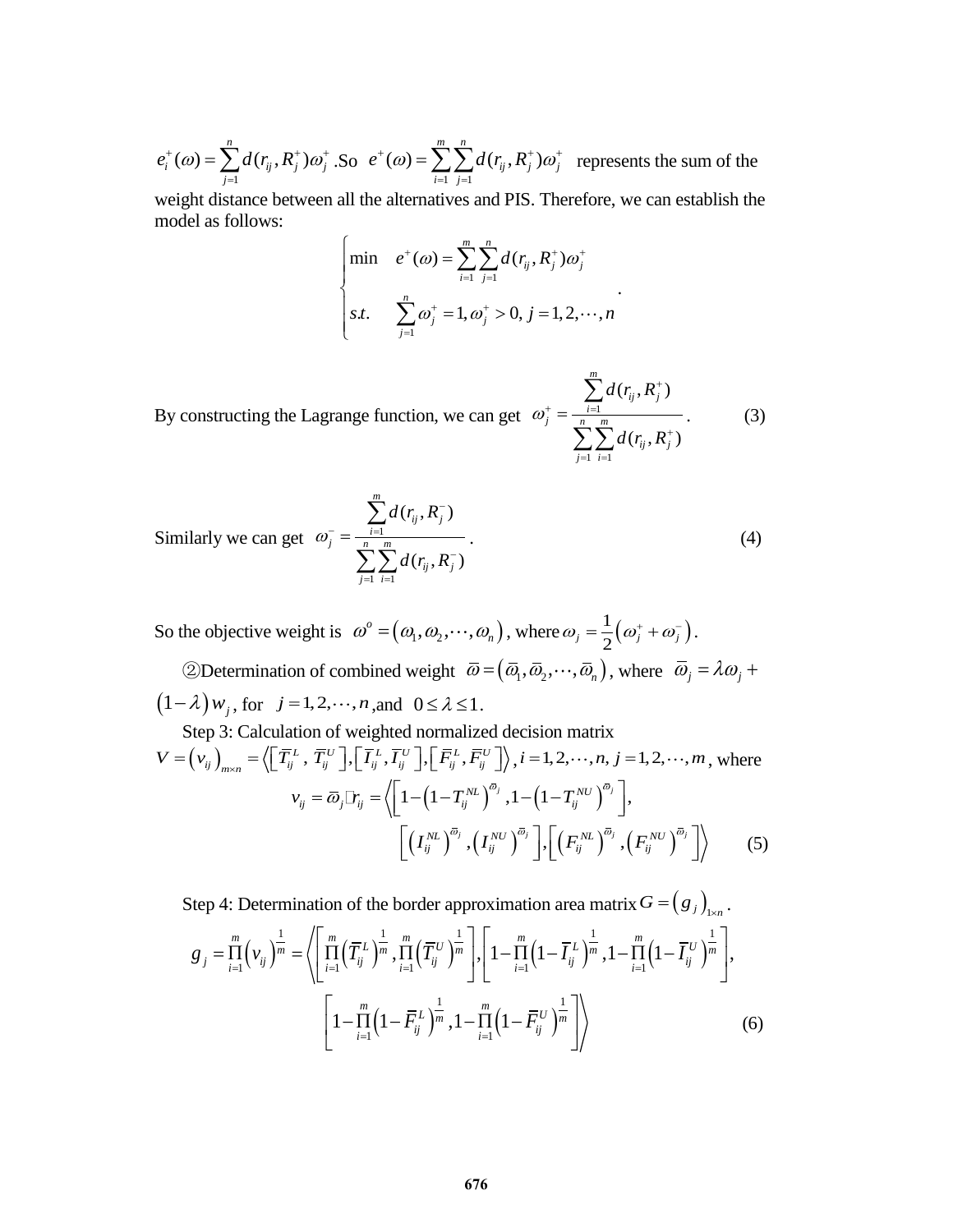Step 5: Determination of the distance matrix  $D = (d_{ij})_{max}$ , where

$$
d_{ij} = \begin{cases} d(v_{ij}, g_j) & \text{if } v_{ij} > g_j \\ 0 & \text{if } v_{ij} = g_j \\ -d(v_{ij}, g_j) & \text{if } v_{ij} < g_j \end{cases}
$$

Step 6: Calculation of  $Q_i$ , where 1 *n*  $i = \sum u_{ij}$ *j*  $Q_i = \sum d$  $=\sum_{j=1}d_{ij}$  .

Step 7: Ranking the alternatives according to the value of  $Q_i$ . The value of  $Q_i$  is larger, the alternative is better.

## **4. NUMERICAL EXAMPLE**

There is an investment company which wants to invest a number of money in a best option. There are four possible alternatives to invest the money:  $A_1$ ,  $A_2$ ,  $A_3$  and *A*4 . The investment company should take a decision according to the following three attribute:  $C_1$ ,  $C_2$  and  $C_3$ , where  $C_1$  and  $C_2$  are benefit-type attributes and  $C_3$  is a cost-type attribute .The objective weight vector of the attribute is given by *w* = (0.35,0.25,0.4). The four possible alternatives are to be evaluated under the<br>above three attribute by the form of INNs, as shown in the following interval<br>neutrosophic decision matrix *A*:<br> $\left[\langle [0.4, 0.5], [0.2, 0.3],$ above three attribute by the form of INNs, as shown in the following interval neutrosophic decision matrix  $A$ : 0.35, 0.25, 0.4). The four possible alternatives are to be evaluated under the three attribute by the form of INNs, as shown in the following interval sophic decision matrix *A*:<br>0.4,0.5], [0.2,0.3], [0.3,0.4])  $\langle$  [0.4, we three attribute by the form of INNs, as shown in the following interval<br>rosophic decision matrix A:<br> $\left[\langle [0.4, 0.5], [0.2, 0.3], [0.3, 0.4] \rangle \right] \left\langle [0.4, 0.6], [0.1, 0.3], [0.2, 0.4] \rangle \right] \left\langle [0.7, 0.9], [0.2, 0.3], [0.4, 0.5] \right\rangle$ 

above three attribute by the form of INNs, as shown in the following interval  
neutrosophic decision matrix A:  

$$
\begin{bmatrix} \langle [0.4, 0.5], [0.2, 0.3], [0.3, 0.4] \rangle & \langle [0.4, 0.6], [0.1, 0.3], [0.2, 0.4] \rangle & \langle [0.7, 0.9], [0.2, 0.3], [0.4, 0.5] \rangle \langle [0.6, 0.7], [0.1, 0.2], [0.2, 0.3] \rangle & \langle [0.6, 0.7], [0.1, 0.2], [0.2, 0.3] \rangle & \langle [0.3, 0.6], [0.3, 0.5], [0.8, 0.9] \rangle \langle [0.3, 0.6], [0.2, 0.3], [0.3, 0.4] \rangle & \langle [0.4, 0.5], [0.2, 0.4], [0.7, 0.9] \rangle \langle [0.7, 0.8], [0.0, 0.1], [0.1, 0.2] \rangle & \langle [0.6, 0.7], [0.1, 0.2], [0.1, 0.3] \rangle & \langle [0.6, 0.7], [0.3, 0.4], [0.8, 0.9] \rangle \end{bmatrix}
$$

Then we use the proposed method to obtain the best alternative. Step1: Normalized the decision matrix and get the normalized matrix:

Then we use the proposed method to obtain the best alternative.  
\nStep1: Normalized the decision matrix and get the normalized matrix:  
\n
$$
\sqrt{\langle a, b \rangle} \quad \langle [0.4, 0.5], [0.2, 0.3], [0.3, 0.4] \rangle \quad \langle [0.4, 0.6], [0.1, 0.3], [0.2, 0.4] \rangle \quad \langle [0.4, 0.5], [0.7, 0.8], [0.7, 0.9] \rangle
$$
\n
$$
R = \begin{bmatrix}\n\langle [0.4, 0.5], [0.2, 0.3], [0.3, 0.4] \rangle & \langle [0.4, 0.6], [0.1, 0.3], [0.2, 0.4] \rangle & \langle [0.4, 0.5], [0.5, 0.8], [0.3, 0.6] \rangle \\
\langle [0.3, 0.6], [0.2, 0.3], [0.3, 0.4] \rangle & \langle [0.5, 0.6], [0.2, 0.3], [0.3, 0.4] \rangle & \langle [0.7, 0.9], [0.6, 0.8], [0.4, 0.5] \rangle \\
\langle [0.7, 0.8], [0.0, 0.1], [0.1, 0.2] \rangle & \langle [0.6, 0.7], [0.1, 0.2], [0.1, 0.3] \rangle & \langle [0.8, 0.9], [0.6, 0.7], [0.6, 0.7] \rangle\n\end{bmatrix}
$$

Step2: Calculating the combined weight. According to Eq.(2), we can get  $R^+$  and  $R^-$ .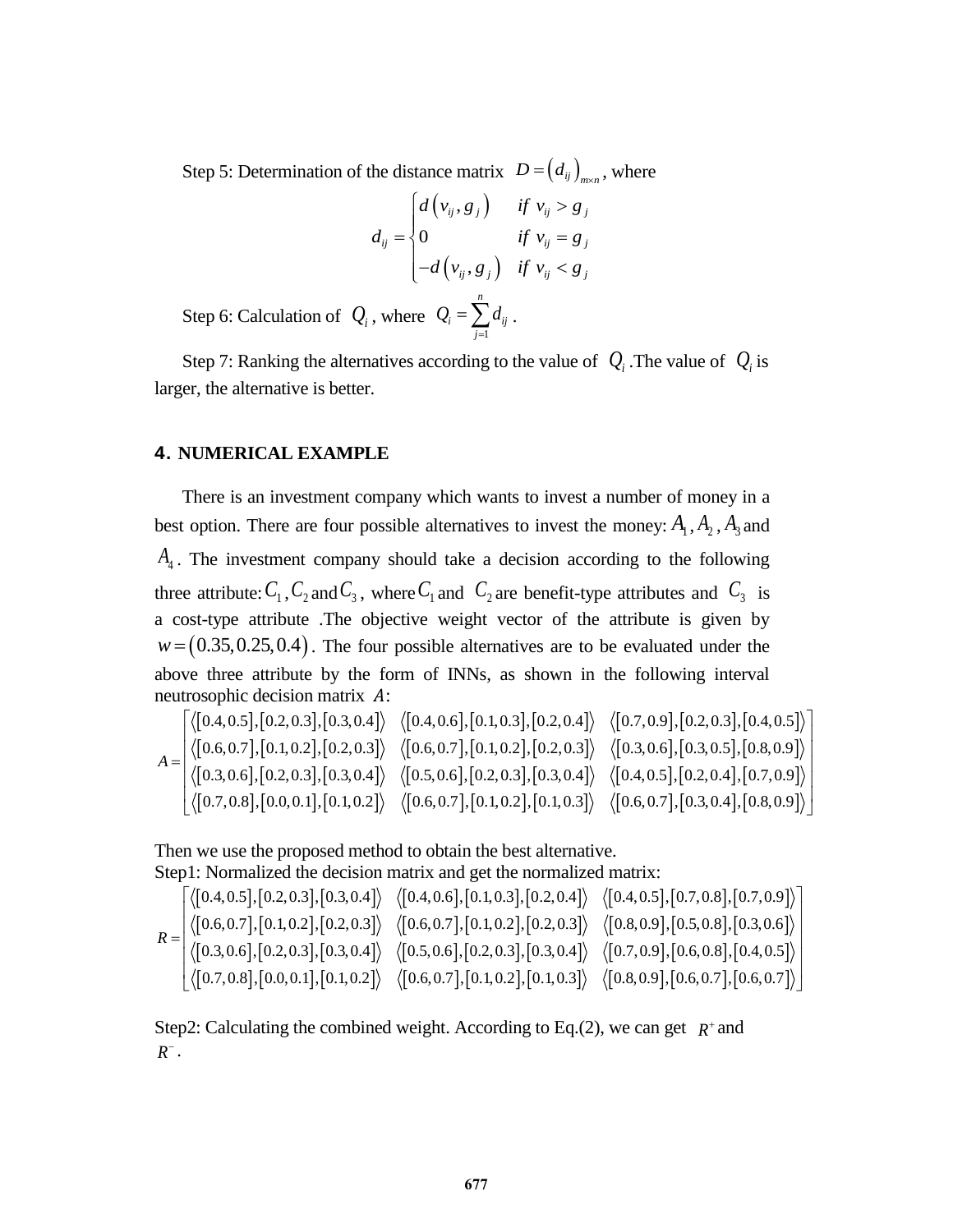$$
R_1^+ = \langle [0.7, 0.8], [0.0, 0.1], [0.1, 0.2] \rangle, R_1^- = \langle [0.3, 0.5], [0.2, 0.3], [0.3, 0.4] \rangle,
$$
  
\n
$$
R_2^+ = \langle [0.6, 0.7], [0.1, 0.2], [0.1, 0.3] \rangle, R_2^- = \langle [0.4, 0.6], [0.2, 0.3], [0.3, 0.4] \rangle,
$$
  
\n
$$
R_3^+ = \langle [0.8, 0.9], [0.5, 0.7], [0.3, 0.5] \rangle, R_3^- = \langle [0.4, 0.5], [0.7, 0.8], [0.7, 0.9] \rangle.
$$
  
\nAccording to Eq.(3) and Eq.(4), we can get

$$
\omega_1^+ = 0.4, \omega_2^+ = 0.2, \omega_3^+ = 0.4, \omega_1^- = 0.3, \omega_2^- = 0.2, \omega_3^- = 0.5
$$

Then the objective weight is obtained and denoted as  $\omega^{\circ} = (0.35, 0.2, 0.45)$ , In this section, we set  $\lambda = 0.7$ , so the combined weight is  $\bar{\omega} = (0.35, 0.215, 0.435)$ . Step 3: Calculation of the weighted normalized decision matrix  $V = (v_{ij})_{i,j \in \mathbb{N}}$  which is shown in Table I.

| $A_{1}$                            | $([0.1637, 0.2154], [0.5693, 0.6561], [0.6561, 0.7256])$ |
|------------------------------------|----------------------------------------------------------|
| $A_{2}$                            | $([0.2744, 0.3439], [0.4467, 0.5693], [0.5693, 0.6561])$ |
| $A_{\rm a}$                        | $([0.1174, 0.2744], [0.5693, 0.6561], [0.6561, 0.7256])$ |
| $A_{\scriptscriptstyle 4}$         | $([0.3439, 0.4307], [0, 0.4467], [0.4467, 0.5693])$      |
|                                    |                                                          |
| $A_{1}$                            | $([0.1040, 0.1788], [0.6095, 0.7719], [0.7075, 0.8212])$ |
| $A_{2}$                            | $([0.1788, 0.2281], [0.6095, 0.7075], [0.7075, 0.7719])$ |
| $A_{\rm a}$                        | $([0.1385, 0.1788], [0.7075, 0.7719], [0.7719, 0.8212])$ |
| $A_{\scriptscriptstyle\varLambda}$ | $([0.1788, 0.2281], [0.6095, 0.7075], [0.6095, 0.7719])$ |
|                                    |                                                          |
| $A_{1}$                            | $([0.1993, 0.2603], [0.8563, 0.9075], [0.8563, 0.9552])$ |
| $A_{2}$                            | $([0.5035, 0.6327], [0.7379, 0.9075], [0.5923, 0.8007])$ |
| $A_{\rm a}$                        | $([0.4077, 0.6327], [0.8007, 0.9075], [0.6713, 0.7397])$ |
| $A_{\scriptscriptstyle 4}$         | $([0.5035, 0.6327], [0.8007, 0.8563], [0.8007, 0.8563])$ |

TABLE I. THE WEIGHTED DECISION MATRIX.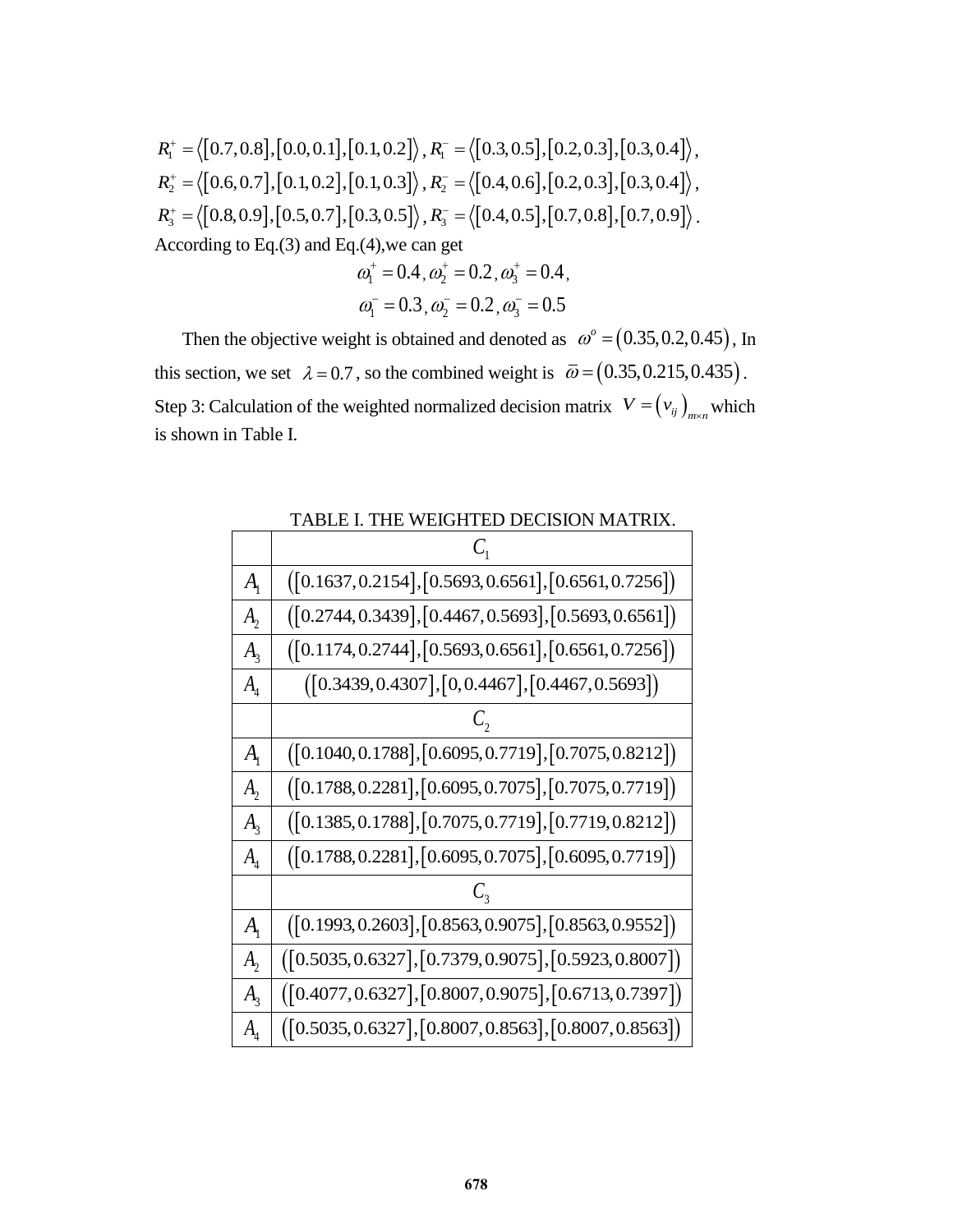Step 4: Calculating the border approximation area matrix  $G = (g_j)_{j \times n}$ . According to Eq.(6), we can get:<br>  $g_1 = \langle [0.2064, 0.3059], [0.4340, 0.5903], [0.5903, 0.6750] \rangle$ Eq.(6),we can get:

$$
g_1 = \langle [0.2064, 0.3059], [0.4340, 0.5903], [0.5903, 0.6750] \rangle
$$
  
\n
$$
g_2 = \langle [0.1465, 0.2020], [0.6367, 0.7417], [0.7045, 0.7980] \rangle
$$
  
\n
$$
g_3 = \langle [0.3788, 0.5067], [0.8033, 0.8967], [0.7511, 0.8648] \rangle
$$

Step 5: Calculating the distance matrix 
$$
D
$$
.  
\n
$$
D = \begin{bmatrix}\n-0.0812 & -0.0275 & -0.1387 \\
0.0353 & 0.0311 & 0.1046 \\
-0.0800 & -0.0410 & 0.0809 \\
0.2142 & 0.0472 & 0.0761\n\end{bmatrix}
$$

Step 6: Calculating 1 *n*  $i = \sum u_{ij}$ *j*  $Q_i = \sum d$  $=\sum_{j=1} d_{ij}$ ,  $i = 1, 2, \dots, 4$ . We can get

$$
Q_1 = -0.2474
$$
,  $Q_2 = 0.1710$ ,  $Q_3 = -0.0431$ ,  $Q_4 = 0.3375$ .

According the value of  $Q_i$ , we can get  $A_4 > A_2 > A_3 > A_1$ , so  $A_4$  is the optimal alternative.

### **5. CONCLUSIONS**

The aim of this paper is to introduce a new approach for MADM with interval n-eutrosophic set. At the beginning of this article, we briefly introduce some concepts and definitions of INS, and then propose TOPSIS method for determining the objective attribute weights and the combined weights. Next, in order to get the best alternative(s), we combined the MABAC method with the combined weights. Finally, we give an example to illustrate the application of proposed method. From the results we can see that this new method is useful for multi-attribute decision making problem.

## **REFERENCES**

- 1. G. Buyukozkan, J. Arsenyan, and R. Da.2012. "Logistics tool selection with two-phase fuzzy multi criteria decision making: A case study for personal digital assistant selection," *Expert Systems with Applications*, 39(1): 142-153.
- 2. L. A. Zadeh. 1965. "Fuzzy sets," *Information and Control*, 8(3): 338-353.
- 3. K. T. Atanassov. 1986. "Intuitionistic fuzzy sets," *Fuzzy Sets and Systems*, 20(1): 87-96.